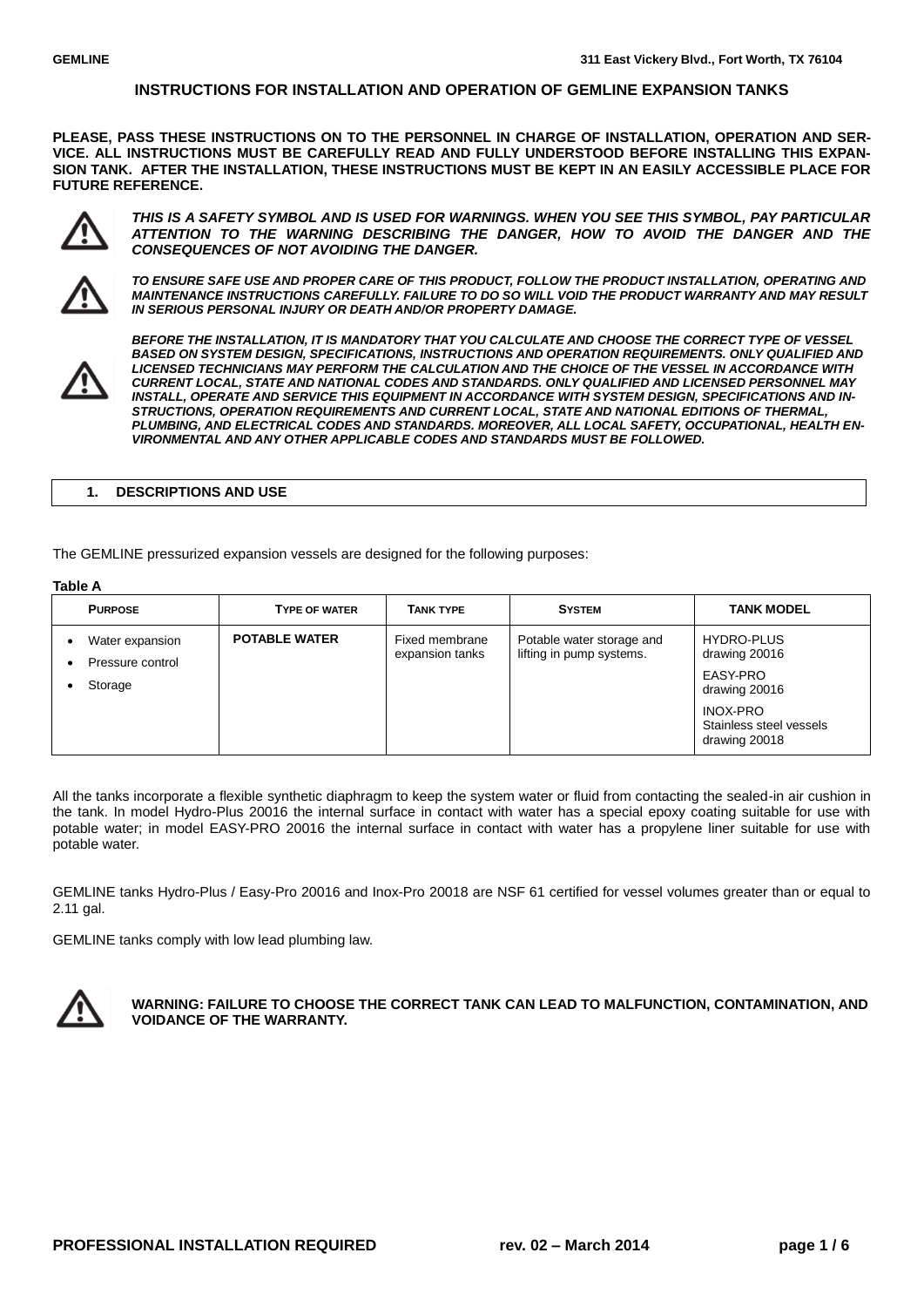### **2. TECHNICAL CHARACTERISTICS**

The technical characteristics of the expansion tank are reported on the identifying label affixed to each product, including product identification, tank volume, maximum working pressure and temperature, pre-charge pressure (factory set or user set), production year, and serial number. The label is firmly affixed to the tank and must not be removed, tampered with, hidden, covered, or changed.

If the label on the GEMLINE tank is missing or the technical characteristics on the GEMLINE label are not legible, DO NOT INSTALL the expansion tank and contact GEMLINE immediately by phone at **…..** or by e-mail at ….. .



**WARNING: The values of the maximum working temperature and the maximum working pressure, shown in the label affixed to the expansion tank and in Table B, must be considered the maximum working parameters for the expansion tanks.**

## **Table B: GENERAL TECHNICAL CHARACTERISTICS OF EXPANSION TANKS**

| MODEL                      | CAPACITY (gallons)<br>MAX. WORKING PRESSURE (psi) |                                   | $(^{\circ}F)$<br>MAX. WORKING TEMPERATURE<br>Diaphragm / System | <b>USE</b>   |
|----------------------------|---------------------------------------------------|-----------------------------------|-----------------------------------------------------------------|--------------|
| <b>HYDRO-PLUS</b><br>20016 | All the models 150 psi                            |                                   | 140 °F / 210 °F                                                 | $SW - P - H$ |
| EASY-PRO<br>20016          | All the models 150 psi                            |                                   | 140 °F / 210 °F                                                 | $SW - P - H$ |
| <b>INOX-PRO</b><br>20018   | $0.04$ gal<br>220 psi                             | From 0.13 to 4.8 gal<br>$150$ psi | 140 °F / 210 °F                                                 | $SW - P - H$ |

**Key "USE":** SW = potable (drinking) water, P= water lifting / pumps

**Note:** For updated technical characteristics, please refer to the label on the tank.

**DO NOT INSTALL OR OPERATE THE SYSTEM AT SUSTAINED OR INSTANTANEOUS PRESSURE AND/OR AT TEMPERATURES EXCEEDING THE LIMITS PRESCRIBED IN TABLE B AND IN THE LABEL AFFIXED TO THE EXPANSION TANK.**



### **WARNING: EXCEEDING MAXIMUM PRESSURE AND/OR TEMPERATURE, EITHER SUSTAINED OR DUE TO SUDDEN INCREASES, IS DANGEROUS AND MAY RESULT IN REDUCED TANK LIFE, PROPERTY DAMAGE, SERIOUS SCALDING AND/OR BODILY INJURY OR DEATH.**

The tank may be used in systems that have a maximum working system temperature as described in Table B, provided that the tank's own temperature does not exceed the prescribed limits for the diaphragm. This may be achieved by installation of the tank in the coldest part of the system, thermostatic control etc.



Do not expose the expansion tank to temperatures lower than 14 °F. **DO NOT USE ANTIFREEZE** for the production and storage of potable water.

In accordance with local regulations, or following specifications agreed in specific cases between GEMLINE and the purchaser, the maximum working pressure and the maximum working temperature may be lower than those shown in Table B, but may never exceed the same. **Please always refer to the agreed specifications and/or to the local codes, regulations and standards.**



**3. WARNINGS**

• The system in which the expansion tank is installed must have a pressure-limiting device (pressure relief valve), sized and installed in accordance with local codes.

• To prevent corrosion due to stray and galvanic currents, the system must be grounded properly in accordance with local electrical and plumbing codes and standards. If needed, the tank may be provided with dielectric joints after careful evaluation of the characteristics of the installation.

• Other possible causes for pin-holing and corrosion phenomena must be evaluated, including the water's chemical, physical and thermal characteristics, the presence of oxygen or melted salts and the use of devices made of different materials (e.g. carbon steel

## **PROFESSIONAL INSTALLATION REQUIRED rev. 02 – March 2014 page 2 / 6**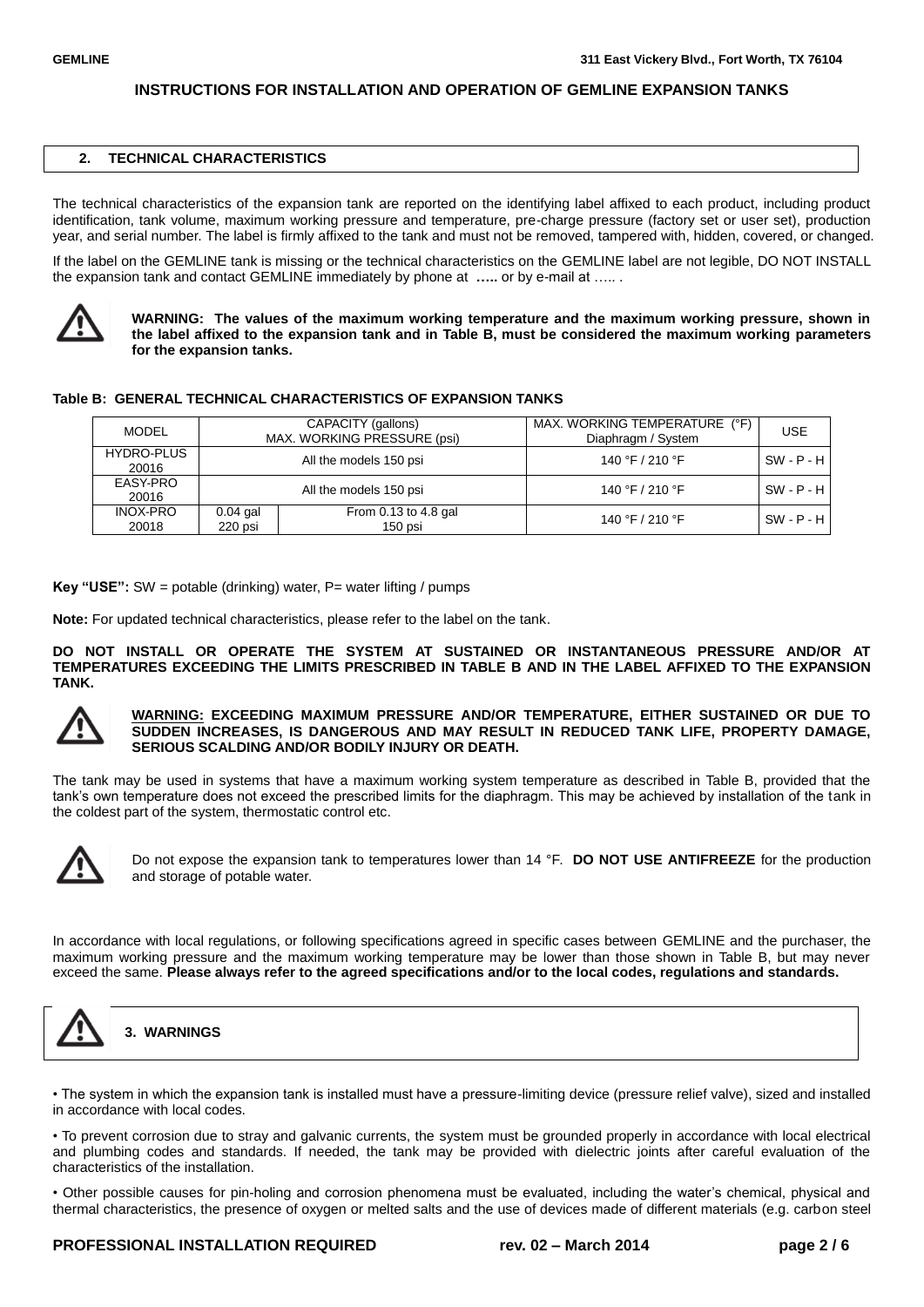and stainless steel, carbon steel and copper) within the system. All of these factors must be considered by the manufacturer of the complete system and by the personnel in charge of installation and maintenance, taking into account all local plumbing, electrical and safety standards and regulations.

• Water quality may affect the lifespan of expansion tanks. Water may require treatment to ensure the correct performance and complete lifespan of the expansion tank. If installed near the sea, damage from salty air may occur.

• Do not use this tank with the following fluids: (a) chemicals, solvents, petroleum products, acids, bases or any other substance that may be detrimental to the tanks itself, (b) explosive, extremely flammable, flammable, toxic, or oxidizing fluids.

• Only use this tank with not dangerous fluids and having a vapor pressure greater than 7.25 psi above the normal atmosphere pressure (14.7 psi) at the maximum working temperature of the expansion tank.

• Do not use this tank with water containing sand, clay, particulates or other solid substance that may damage the tank (particularly the internal coating) and / or clog its connecting pipes.

• Proper means must be provided in order to prevent air from accumulating in the chamber of the tank (water side) connected to the system.

• The tank and the connected system must be protected against below-freezing temperatures by installing the tank in suitable indoor areas.

• Do not use this expansion tank for any purpose other than the purpose for which it was intended.

• The expansion tank, piping and connections may leak water or other liquids over time. Therefore, the expansion tank must be installed in a suitable technical room capable of supporting the weight of the vessel filled with water and that must have adequate drainage and protection such that any leakage will not damage the surrounding area and will not cause scalding injuries. **THE MANUFACTURER SHALL NOT BE RESPONSIBLE FOR ANY DAMAGE TO PROPERTY, INJURIES OR SCALDING IN CONNECTION WITH THIS EXPANSION TANK.**

## • **THE MANUFACTURER SHALL NOT BE RESPONSIBLE FOR ANY DAMAGES TO PROPERTY AND / OR INJURIES DUE TO IMPROPER TRANSPORT, HANDLING, INSTALLATION OPERATION OR MAINTENANCE OF THE TANK.**

• As in all plumbing products, bacteria can grow in the expansion tank, especially during times of non use. The local health and safety office must be consulted regarding any measures the personnel in charge of service and maintenance takes to safely disinfect the plumbing system. **DO NOT USE ABRASIVE DETERGENTS OR OTHER SUBSTANCES THAT MAY CAUSE DAMAGE TO THE TANK OR CONTAMINATION OF DRINKING WATER. IF BACTERIA CONTAMINATION IS DETECTED, IT MAY BE ADVISABLE TO REPLACE THE TANK.**

• DO NOT drill, open, heat with flames or tamper with the tank in any way.

• In the event it is necessary to change the factory pre-charge, specialized technicians should calculate and determine the new precharge. The calculation must ensure that, for all foreseeable working conditions, the specified limits (particularly the maximum working pressure) are never exceeded and that all local codes and standards are observed.



**WARNING -DO NOT OVER-PRESSURIZE- EXPLOSION HAZARD.** The pre-charge should never exceed 50% of the maximum working pressure. The new value of the pre-charge pressure (user set) must be written in the appropriate space on the label that is permanently affixed to the tank.

• Make sure that the system layout allows for future maintenance and provides sufficient access and working space around the system to allow for replacement of components whenever necessary.

• If vibration is likely to occur in the vicinity, proper means must be provided in order to insulate the expansion tank from vibrations (e.g. installation on a resilient mount).

• The tank can only be disposed of at selective waste collection authorized centers, in accordance with local codes and standards.

## **4. GENERAL INSTRUCTIONS FOR INSTALLATION**



## **SHUT OFF THE ELECTRIC POWER AND THE WATER SUPPLY TO THE SYSTEM. MAKE SURE THE SYSTEM IS COOLED AND NOT PRESSURIZED TO AVOID SCALDING AND / OR SERIOUS BODILY INJURY.**

**Inspect the product for any damage that may have occurred during shipping. If evident damage is detected, notify the freight carrier and reseller immediately, and do not install the tank.**

**• Ensure that access to the installation area is restricted. Do not install where children are present or may be present.**

• Use caution and always wear protective gloves and safety goggles during installation and maintenance of the expansion tank. Use suitable and appropriate lifting tools when positioning and installing the tank.

• Do not install the tank outdoors. The tank may only be installed in enclosed and well aerated areas and must be placed far from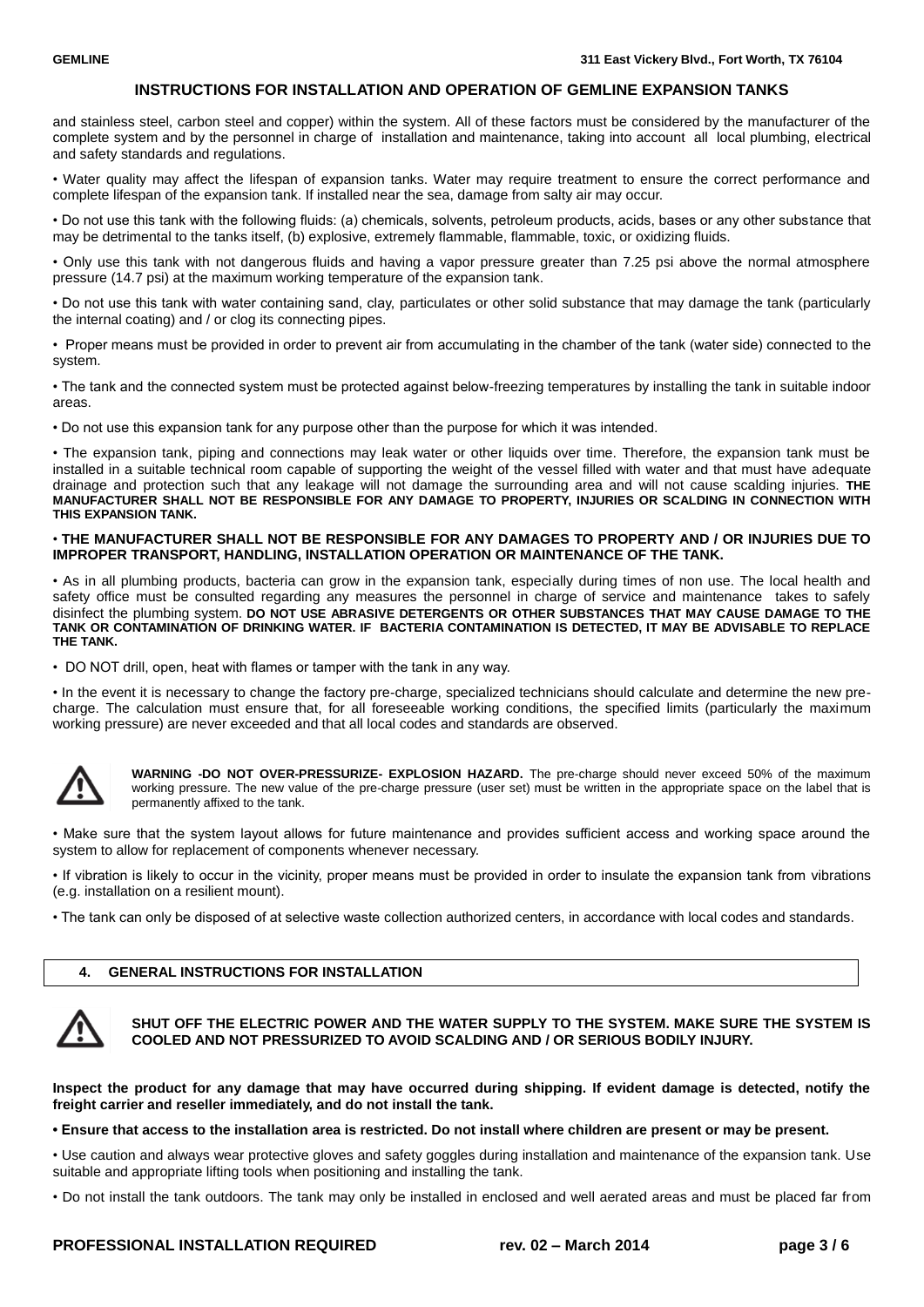heat sources, electric generators and any other element that may damage the tank.

• Depending on the model, the weight of the expansion tank filled with water can be supported by the system piping. To avoid overloading the pipes and possibly breaking or offsetting the pipe connections, it is important that the piping is supported by suitable bracing (strapping, hanger, brackets). If the tank does not have a support base, and is installed horizontally, it must be properly supported along the entire length of the tank.

• Before using any GEMLINE accessory to hang the expansion vessel on a wall, check that the wall itself can sustain the weight of a full expansion vessel, as it will fill with system liquid. This will add considerable weight to the tank during normal operation.

• Before installing the expansion tank, remove the plastic cap on the air valve of the tank and using a controlled manometer verify that it has the correct factory set pre-charge (with a tolerance of ± 20%). Adjust the tank pre-charge to the required value (**do not over-pressurize**) and replace and tighten the plastic cap on the air valve.

• Install the tank at the point specified by the system design, specifications and instructions, preferably in a vertical position with the connection in downward direction (please see Installation schemes). Install the tank in the following places:

**Installation in systems for the production of sanitary hot water:** at a point between the water heater and the back-flow preventer, check valve or pressure reducing valve (see Installation Scheme 1)

**Installation in pump systems for storage and lifting of potable water:** after the back-flow preventer at the exit of the pump (see installation Scheme 2)

• After the installation of the tank and the re-start of the plant, check for leakage and remove all air from the system. Check to make sure that the system pressure and temperature are within safe operating range. If necessary, remove system water to bring the system pressure within safe limits and/or adjust the temperature control up to the desired ending temperature.

• Do not over-tighten the threaded connection.

• Ensure proper support, restraint and anchoring of the expansion tank to avoid displacement or rupture in the event of vibrations or earthquake.



**The above installation instructions are intended as a reference and must be adapted by taking into account the specifications and instructions of the plant at which the tank is installed, the system design, the operation requirements and local codes and standards.**

## **5. MAINTENANCE**



**ONLY QUALIFIED AND LICENSED PERSONNEL MAY PERFORM SERVICE AND MAINTENANCE. DO NOT ACCESS WHILE UNDER PRESSURE. DANGER OF SCALDING, BURSTING OR WATER DAMAGE.**

**BEFORE PERFORMING MAINTENANCE AND CONTROL OPERATIONS, THE SYSTEM (INCLUDING THE TANK) MUST BE SHUT OFF, COOLED AND NOT PRESSURIZED, ALL OF THE ELECTRICAL PARTS MUST BE UNPLUGGED AND THE TANK MUST BE COMPLETELY EMPTY.**

• **Unless otherwise stated, at least once every six months the expansion tank must be checked to verify that the pre-charge is within the value indicated on the label (factory pre-charge or customer set pre-charge) with a tolerance of ± 20%.**

• To lengthen the life of the expansion tank's external protection, periodically clean the external portions of the tank using warm water and soap.

- The expansion tank includes components which undergo stress. In the event such components deteriorate with time, the tank must be replaced.
- Use only original GEMLINE spare parts.

Note: To ensure the proper functioning of the system, the expansion tank must be replaced in the event of excessive deterioration and, in any case, no later than 5 years from the installation date.

**CALIFORNIA PROPOSITION 65 WARNING: This product may contain chemicals known to the State of California to cause [cancer](http://en.wikipedia.org/wiki/Cancer) and [birth defects](http://en.wikipedia.org/wiki/Birth_defect) or other reproductive harm. (California Installer / Contractor – California law requires that this notice to be given to consumer / end user of this product.**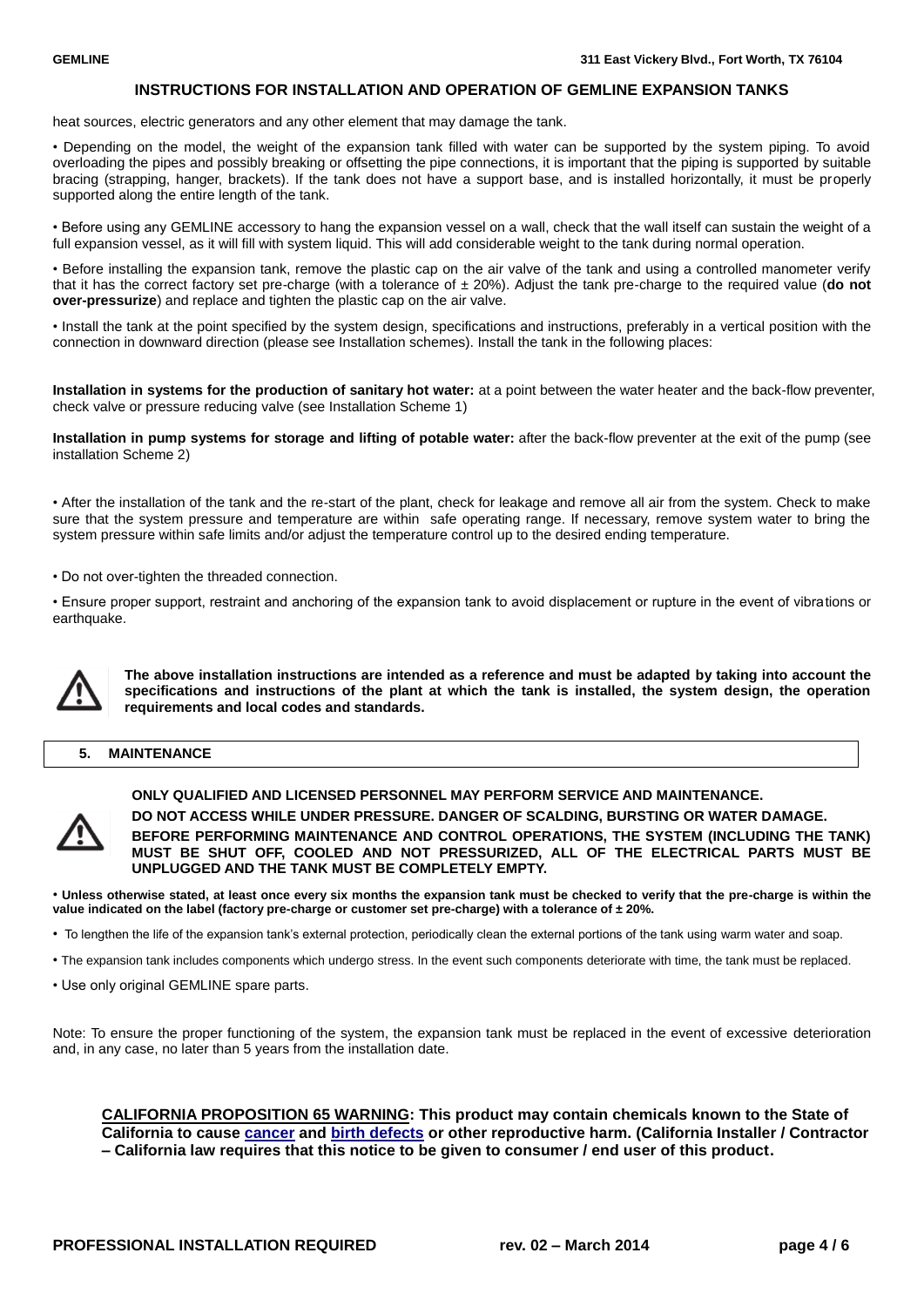

## **INSTALLATION SCHEMES**

#### **Installation scheme 1**

Installation position in systems for the production of sanitary hot water, at a point between the water heater and the back-flow preventer, check valve or pressure reducing valve

 $A =$  Draining  $B =$  Safety valve  $C =$  Air bleed valve  $D =$  Gate valve  $E =$  Backflow preventer  $F =$  Manometer  $G =$  Shutoff valve  $H =$  Utilities  $I =$  Mixing valve  $L =$  Expansion tank  $M =$  Water heater



#### **Installation scheme 2**

Installation position in pump systems for storage and lifting of potable water, after the back-flow preventer at the exit of the pump A = Manometer B = Backflow preventer  $C =$  Globe valve  $D =$  Pressure switch  $E =$  Safety valve  $F =$  Basin with submerged pump/

 $G =$  Switch board H = Water system  $I =$  Interchangeable membrane pressure tank